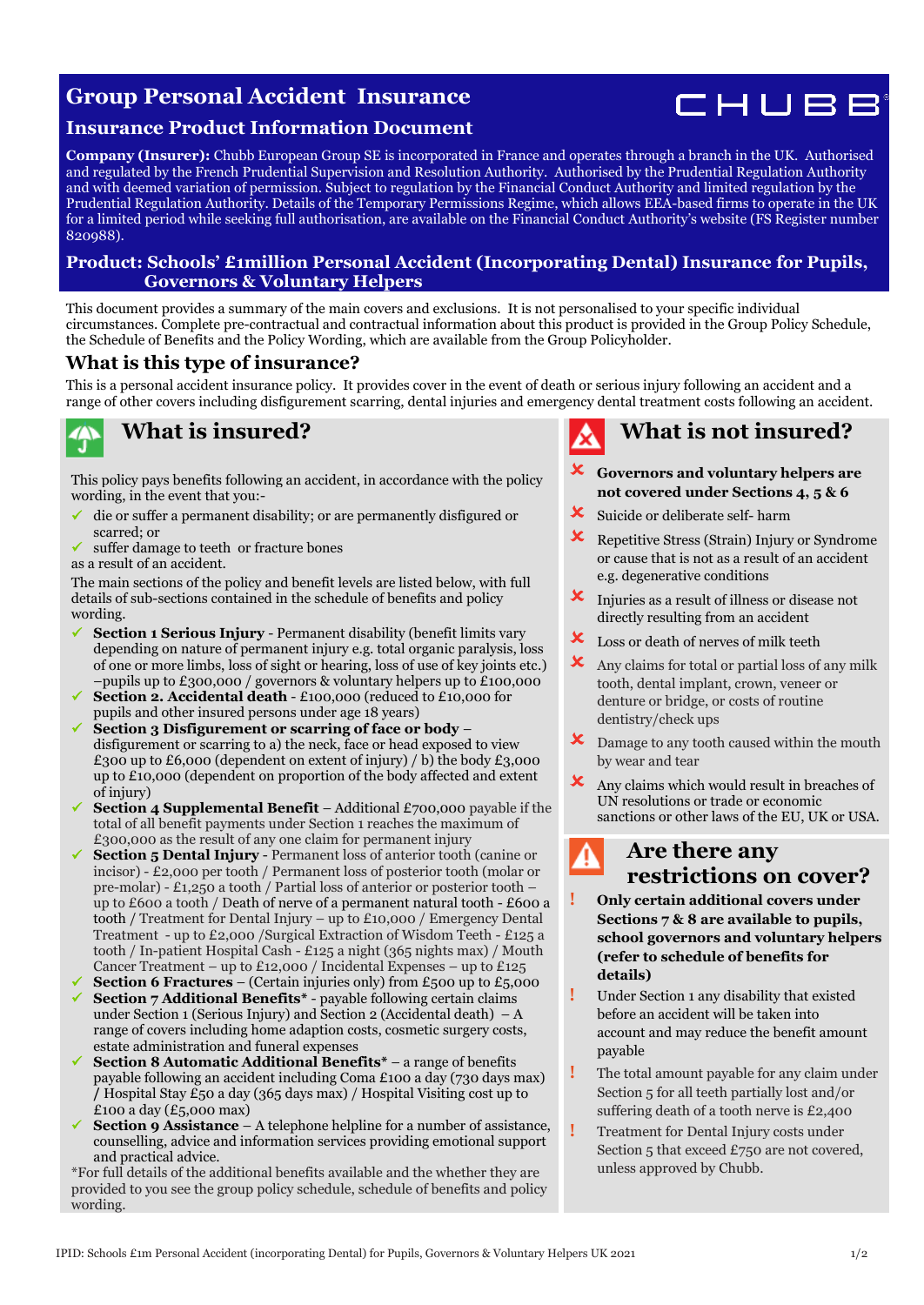

## **Where am I covered?**

- Pupils Worldwide 24 hours a day during term time and including cover;
	- − whilst travelling to and from school at the beginning and end of term
	- − during the holiday break following the end of term
- (cover restrictions apply to Pupils who are not returning to school at the start of term. Refer to the group policy schedule for full details)
- School governors Worldwide when undertaking duties on behalf of the school
- $\checkmark$  Voluntary helpers Worldwide when undertaking duties under the direction and control of the school.

# **What are my obligations?**

### **At the start of your policy**

To be eligible for cover you must either be a pupil at the school, a school governor or a voluntary helper undertaking work on behalf of the school.

### **During the period of insurance**

You must supply, at your own expense, any certificates, information and evidence we reasonably require including medical certificates and other documents, following injury.

You should take reasonable care to prevent injury and should obtain and follow the advice of a doctor following injury.

### **In the event of a claim**

You must notify us within 30 days or as soon as practicable in the event of a claim and within 90 days in respect of claims under Section 5 (Dental), and as follows:

- Write to Marsh Ltd. Education Practice, 4 Milton Road, Haywards Heath, West Sussex RH16 1AH
- Call +44 (0) 1444 335173
- Email Marsh at [epg.claims@marsh.com](mailto:epg.claims@marsh.com)

You may be required to meet with third parties approved by Chubb to substantiate a claim, and you must agree to a medical examination, if we ask for it. Chubb will pay for this.



# **When and how do I pay?**

Your school pays the premium to Chubb. Premium can be paid annually or in termly instalments as agreed between Chubb and the school.



## **When does the cover start and end?**

Cover commences;

- on the 'from' date of the period of insurance shown in the group policy schedule; or
- the date you join the school, if later

Cover ceases:

- 12 months from date of commencement of the insurance; or
- at the end of the term for which premium has been paid (if termly instalments are agreed); or
- if you are a school governor or volunteer, assistant or helper, when you cease to be involved with the insured school in such capacity;
- for pupils who are not returning to school, when you reach home at the end of your last day at the insured school
- if the school decides to cancel the policy

whichever occurs first.



## **How do I cancel the contract?**

Only the Group Policyholder may cancel this policy. If you don't want cover under this policy please contact the Group Policyholder.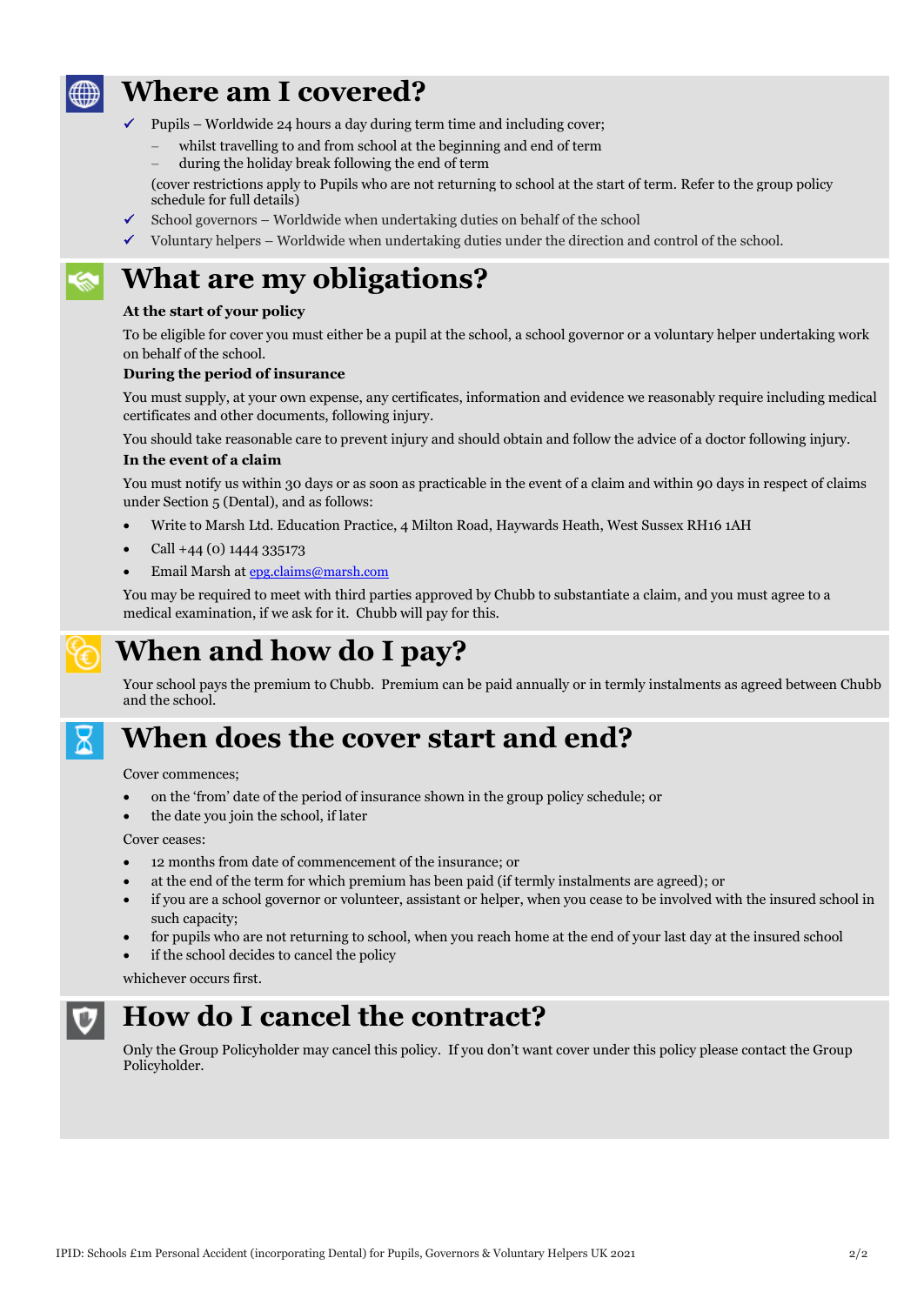

# GROUP PERSONAL ACCIDENT INSURANCE - QUESTIONS AND ANSWERS

## EFFECTIVE FROM WINTER TERM 2021

### A tailor made insurance scheme which provides personal accident insurance to cover pupils, governors and volunteers.

Cover commences for each pupil from the first day of the first term, including the duration of the uninterrupted journey to the school. Cover will continue until the pupil leaves the school, provided the school continues to renew the scheme at the beginning of each winter term (September).

Cover for Governors and Volunteers is whilst undertaking duties of the school

- in the United Kingdom excluding travel directly between home and the location the school duties are being undertaken; or
- outside the United Kingdom including travel directly between home and the location the school duties are being undertaken

Full terms and conditions of the scheme are contained in the policy schedule and policy wording which is held by the insured school and available to you for inspection which together form the policy of insurance. The full terms and conditions of this insurance can also be viewed at uk.marsh.com/PA1mDental. You have a choice of how to receive policy information: on paper or by web/ electronic means. Paper copies are available from the school on request.

### Are there any claims conditions?

1. Chubb (the insurer) will not pay dishonest Claims. If a pupil or a policyholder makes a dishonest Claim, Chubb may cancel their cover.

2. The pupil shall as soon as possible after the occurrence of any Accidental Bodily Injury: obtain and follow the advice of a Doctor; and the pupil must agree to a medical examination if Chubb ask for it. Chubb will pay for this, and, where agreed, offer reasonable transportation costs. The pupil may be required to meet with external third parties, approved by Chubb, to substantiate their claim.

### How do I make a claim?

All claims must be notified to Marsh Ltd, Education Practice within 30 days or as soon as reasonably possible after the date of the occurrence or within 90 days in respect of Claims under Section 5 (Dental).

Postal Address: Marsh Ltd, Education Practice, 4 Milton Road, Haywards Heath, West Sussex, RH16 1AH

Claims: Telephone: +44 (0)1444 335173 Email: epg.claims@marsh.com

### How do I make a complaint?

Marsh manages the personal accident insurance under a delegated authority on behalf of Chubb. Complaints regarding the scheme should in the first instance be made to Marsh Ltd, Education Practice, 4 Milton Road, Haywards Heath, West Sussex, RH16 1AH Telephone: 01444 335174. Email: termly.schemes@marsh.com

Alternatively, you can make a complaint by writing to or calling Chubb as follows:

The Customer Relations Manager, Chubb

- Address: Chubb European Group SE, PO Box 682, Winchester, SO23 5AG
- Telephone: 0800 519 8026 (calls are free from a UK landline or mobile)
- Telephone: +44 (0) 141 285 2999 (International)
- Email: customerrelations@chubb.com

Your complaint will be dealt with fairly, speedily and in accordance with the Financial Conduct Authority rules on complaints handling. However, if following receipt of a final response you are still dissatisfied, you may have the right to refer your complaint to the Financial Ombudsman Service. The Financial Ombudsman Service can be contacted at Exchange Tower, London E14 9SR. Telephone: 0800 023 4567 Website: www.financial-ombudsman.org.uk Email: complaint.info@financial-ombudsman.org.uk

### Does the Financial Services Compensation Scheme apply?

Chubb and Marsh are covered by the Financial Services Compensation Scheme (FSCS). If they are unable to meet their obligations, you may be entitled to compensation from the scheme, depending on the type of insurance and the circumstances of the claim. Further information is available from the FSCS at www.fscs.org.uk or by contacting them at PO Box 300, Mitcheldean, GL17 1DY or by telephone on 0800 678 1100 Email enquiries@fscs.org.uk

### What is the Governing Law?

The policy will be governed by the laws of England and Wales unless the school is situated in Scotland in which case the laws of Scotland will apply.